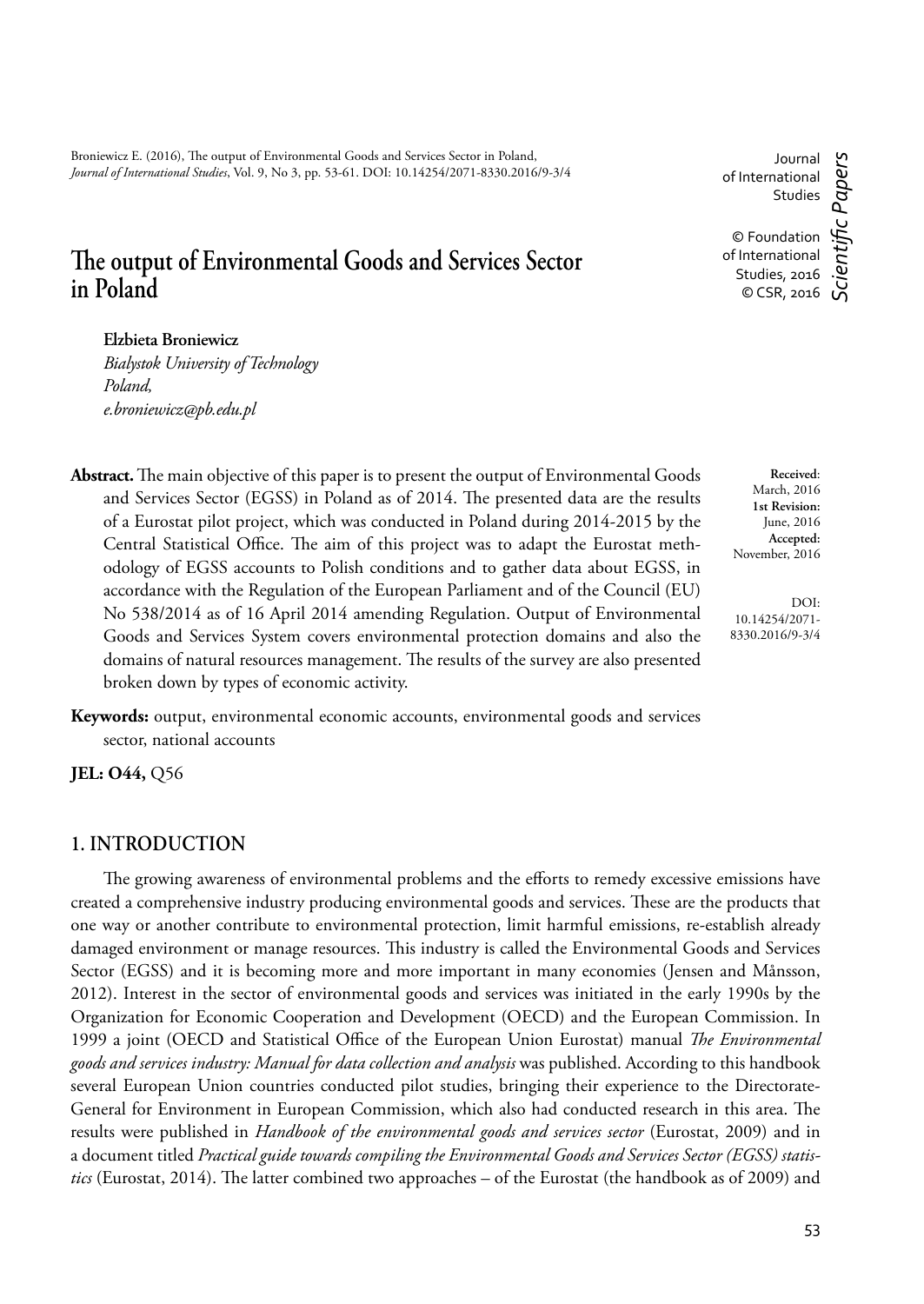a global one (including the United States, the European Commission, the OECD and the World Bank best practices) as of 2012, expressed in a document titled *System of Environmental-Economic Accounting 2012. Central Framework (SEEA)* (UN, 2014).

The legal basis for the development of sector accounts in goods and environmental services sector (EGSS) in the European Union is the Regulation of the European Parliament and of the Council (EU) No 538/2014 as of 16 April 2014 amending Regulation (EU) No 691/2011 on European environmental economic accounts (UN, 2014). The Regulation concerns three modules: a module for environmental protection expenditure accounts, a module for physical energy flow accounts and a module for environmental goods and services sector accounts. Poland has already complied with the obligation to research and transmission to Eurostat information about the first two modules. As regards the EGSS module, the first transmission of data should take place in 2017 and apply to 2015. It requires statistics on environmental goods and services records and presents data on production activities of national economy that generate environmental products in a way which is compatible with the data reported under ESA (European System Accounts).

This paper presents key definitions, methodology, data sources and results of the pilot survey, conducted in 2014-2015 in Poland, as well as international comparisons. This paper presents the results for Poland only, however, the overall analysed subject in view is global production (output) of environmental goods and services.

## **2. COMPILATION OF EGSS ACCOUNTS - METHODOLOGY**

Methodological basis of EGSS was included in the Eurostat manuals (Eurostat, 2009). EGSS accounts are written in the Eurostat questionnaire: *Environmental Goods and Services Sector (EGSS)* (Eurostat, 2015b). Another important document is *The list of environmental products* (Eurostat, 2015a).

The environmental goods and services sector consists of a heterogeneous set of producers of technologies, goods and services who undertake activities to measure, prevent, limit, minimise or correct environmental damage to water, air and soil, as well as problems related to waste, noise and eco-systems. This includes cleaner technologies, goods and services that reduce environmental risk and minimise pollution and resource use.

Products and services related to environmental protection represent the following categories:

- 1. specific services characteristic activities where the purpose is an environmental purpose e.g.: wastewater treatment, waste management, organic farming, energy production from renewable resources, monitoring, measurement, education, training, etc.;
- 2. connected products services or goods directly serve the environment and have no other use except for environmental protection or resource management;
- 3. adapted products goods alternative to traditional products, which are more environmentally friendly, less polluting or more resource-efficient than equivalent ordinary goods,
- 4. environmental technologies technical processes, installations and equipment (goods) as well as methods or knowledge (services), the technical nature or purpose of which is environmental; environmental technologies can be classified as:
	- end of the pipe technologies: technical installations and equipment produced for environmental measurements, control. Also they reduce emissions, environmental degradation and resource depletion. These installations operate independently and identifiable parts are added to the production cycles. For example: facilities for specific environmental services (wastewater and waste), equipment for measurement and control;
	- integrated technologies: technical processes, methods and knowledge in manufacturing processes are cleaner and less polluting than the equivalent ones in the typical technology used by national produc-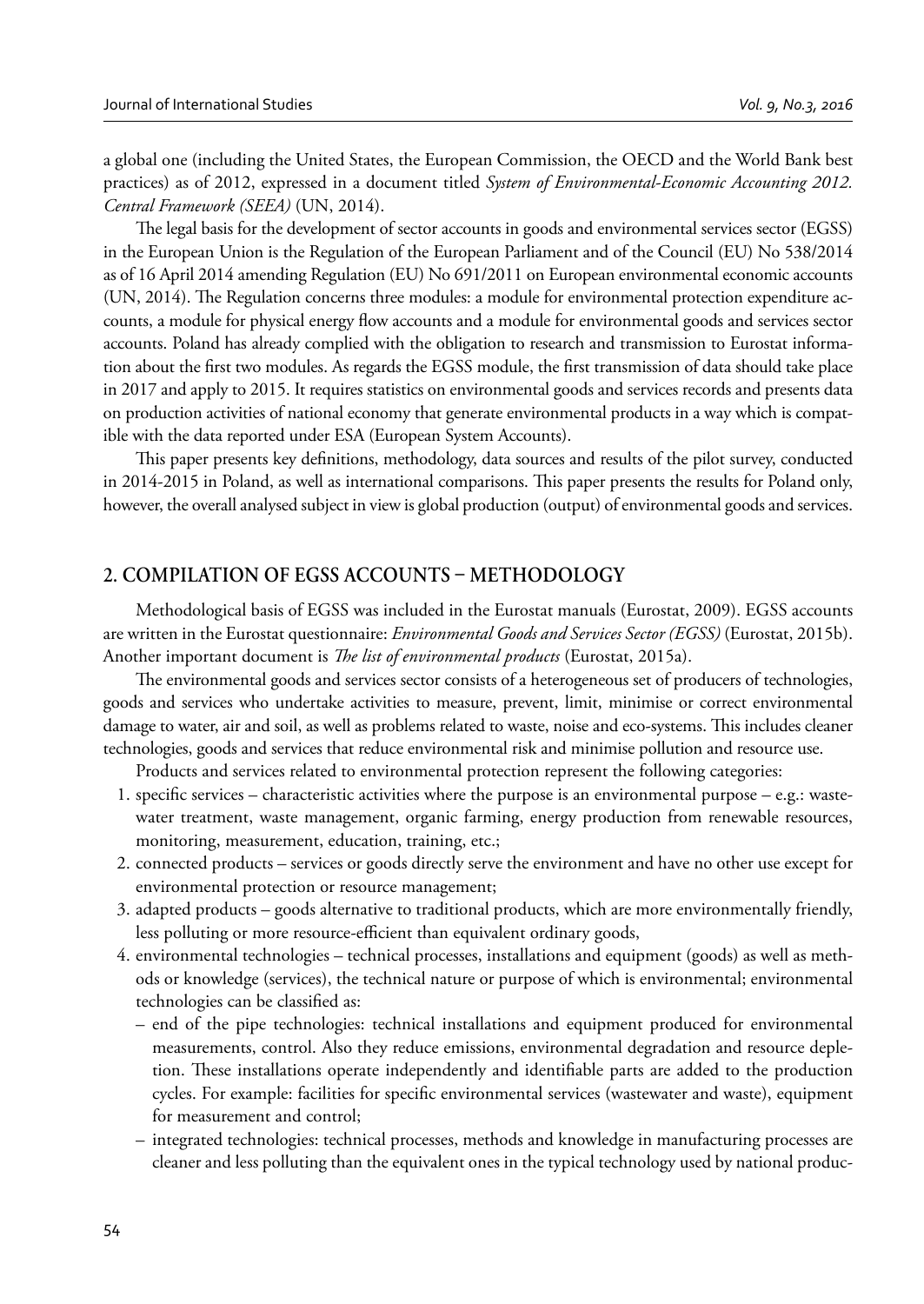ers. For example, in agriculture sector – those that reduce and minimise the negative impact of agriculture on the quality of soil (e.g. organic farming), in industry – those that result in the most ecoefficient industrial processes (e.g. dry ovens compared to wet ovens in cement manufacturing) etc.

These products (i.e. goods and services) and technologies must satisfy the main purpose criterion, i.e. they must have an environmental protection or resource management purpose (hereinafter 'environmental purpose') as their prime objective (Eurostat, 2009).

The EGS activity is classified in two main groups:

- I. Environmental protection includes all activities and actions which have as their main purpose the prevention, reduction and elimination of pollution and of any other degradation of the environment. Those activities and actions include all measures taken in order to restore the environment after it has been degraded. EGSS products are broken down by domains in accordance with The Classification of Environmental Protection Activities (CEPA):
	- 1. Protection of ambient air and climate
	- 2. Wastewater management
	- 3. Waste management
	- 4. Protection and remediation of soil, groundwater and surface water
	- 5. Noise and vibration abatement
	- 6. Protection of biodiversity and landscapes
	- 7. Protection against radiation
	- 8. Research and development (R&D)
	- 9. Other
- II. Resource management includes the preservation, maintenance and enhancement of the stock of natural resources and therefore the safeguarding of those resources against depletion EGSS products are broken down by domains in accordance with The Classification of Resource Management Activities (CReMA):
	- 10. Management of water
	- 11. Management of forest resources, in it: 11A. Management of forest areas, 11 B. Minimisation of the intake of forest resources
	- 12. Management of wild flora and fauna
	- 13. Management of fossil energy resources, in it: 13A. Production of energy from renewable sources, 13B. Heat/Energy saving and management, 13C. Minimisation of the intake of fossil resources as raw material
	- 14. Management of minerals
	- 15. Research and development (R&D)
	- 16. Other

The accounts of EGSS consist of the following components: output (including exports), value added and employment. As it is written in the introduction focusing on output, one can distinguish:

- market production involves selling a technology/product at a price that is economically significant, namely the sale covers more than 50 percent of the production costs; the price considered is the price excluding value added tax or subsidies;
- non-market production provides technologies or products freely or at an economically insignificant price;
- output for own final use is to be valued at the basic prices of similar products sold on the market or by the total costs of production, e.g. using renewable energy for own final use;
- ancillary production exists solely to support the main productive activities of an entity by providing goods or services for the use of that entity (Eurostat 2009, 2015b).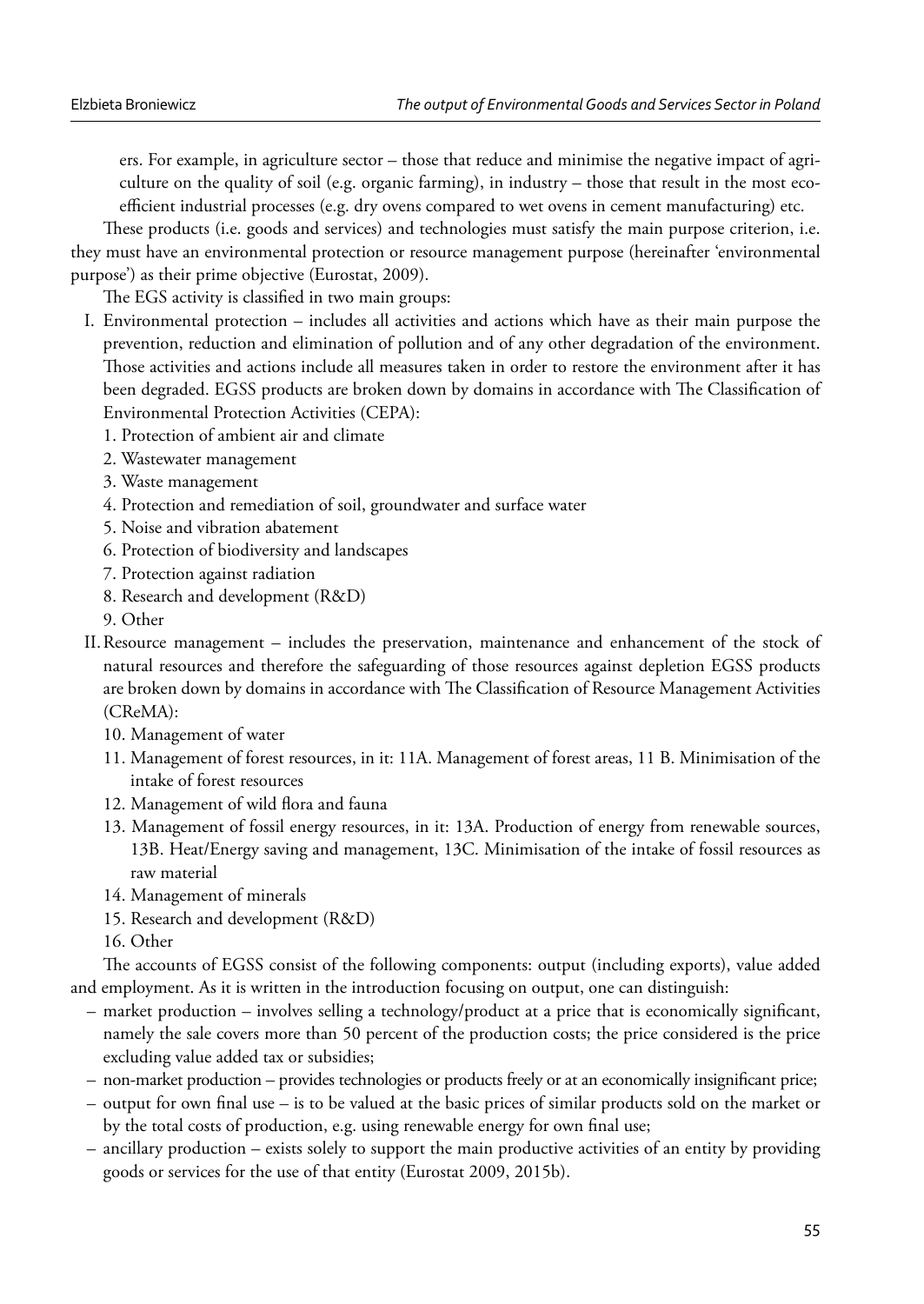## **3. RESULTS OF THE SURVEY AND DISCUSSION**

Although the general methodology has been developed by European Commission, each EU country must adapt it to their conditions. The great challenge is to find the proper data source. According to the Regulation (EC, 2014) the environmental goods and services sector accounts should make use of the already existing information from the national accounts, structural business statistics, business register and other sources. Unfortunately, timeliness or level of detail in each country does not allow for the direct use of data. Table 1 presents data sources used in the pilot project in Poland.

Table 1

| Domains                      | Market and non-<br>market production<br>of wastewater.<br>waste and water<br>management service | Market production of<br>EGSS other than waste-<br>water, waste and water<br>management services: non-<br>capital goods and services | Market produc-<br>tion of EGSS:<br>capital goods<br>and services | Non-market<br>production other<br>than wastewater.<br>waste and water<br>management<br>services | Ancillary<br>production<br>of EGSS |  |
|------------------------------|-------------------------------------------------------------------------------------------------|-------------------------------------------------------------------------------------------------------------------------------------|------------------------------------------------------------------|-------------------------------------------------------------------------------------------------|------------------------------------|--|
| CEPA <sub>1</sub>            |                                                                                                 | JQ FP, NA 64 c, VNAS,<br>NA SUT                                                                                                     |                                                                  | <b>EPEA</b>                                                                                     |                                    |  |
| CEPA <sub>2</sub>            | <b>EPEA</b>                                                                                     |                                                                                                                                     | JQ_INV,                                                          |                                                                                                 |                                    |  |
| CEPA <sub>3</sub>            |                                                                                                 | data not applicable                                                                                                                 | NA 64 c,                                                         |                                                                                                 | <b>JQ ICE</b>                      |  |
| CEPA <sub>4</sub>            |                                                                                                 | JQ FP, NA 64 c, VNAS,<br>NA SUT, AGRI                                                                                               | NA SUT,<br>NA 21 GFCF,<br>VNAS, SBS,                             |                                                                                                 |                                    |  |
| CEPA <sub>5</sub>            |                                                                                                 |                                                                                                                                     | <b>PRODPOL</b>                                                   |                                                                                                 |                                    |  |
| CEPA <sub>6</sub>            |                                                                                                 | JQ FP, NA 64 c, VNAS,<br>NA SUT                                                                                                     |                                                                  | <b>EPEA</b>                                                                                     |                                    |  |
| CEPA7-9                      |                                                                                                 |                                                                                                                                     |                                                                  |                                                                                                 |                                    |  |
| CReMA <sub>10</sub>          | <b>EPEA</b>                                                                                     | data not applicable                                                                                                                 | NA 64 c, NA<br>SUT, VNAS,<br><b>PRODPOL</b><br>NA 21 GFCF        |                                                                                                 | <b>EPEA</b>                        |  |
| CReMA <sub>13</sub> A        |                                                                                                 | JQ FP, NA 64 c, VNAS,<br>NA SUT, ENSTAT                                                                                             | NA 64 c.<br>NA SUT.                                              |                                                                                                 |                                    |  |
| CReMA 13B                    |                                                                                                 |                                                                                                                                     | NA 21 GFCF.                                                      | data not yet                                                                                    |                                    |  |
| CReMA 13C                    |                                                                                                 | JQ FP, NA 64 c, VNAS,<br>NA SUT, ENSTAT                                                                                             | VNAS,<br>PRODPOL,<br>CONST, FOST                                 | identified                                                                                      | data not yet<br>identified         |  |
| CReMA <sub>14</sub>          |                                                                                                 | included in CEPA3                                                                                                                   |                                                                  |                                                                                                 |                                    |  |
| Other CReMA                  |                                                                                                 | data not yet identified                                                                                                             |                                                                  |                                                                                                 |                                    |  |
| Legend:                      |                                                                                                 |                                                                                                                                     |                                                                  |                                                                                                 |                                    |  |
| $=$ empty cell by definition |                                                                                                 |                                                                                                                                     |                                                                  |                                                                                                 |                                    |  |

EGSS data map for Poland

= empty cell by definition

|          | = suitable data or methods not yet identified or tested by Eurostat                                               |
|----------|-------------------------------------------------------------------------------------------------------------------|
| JQ_ICE:  | JQ EPER, internal current expenditure – CSO Poland                                                                |
| IO FP:   | JQ EPER, fees and purchases - CSO Poland                                                                          |
| JQ_INV:  | JO EPER, investments - CSO Poland                                                                                 |
| NA 64 c: | National accounts by 64 branches at current prices (production and generation of income accounts) – Eurostat      |
|          | database                                                                                                          |
|          | NA_21_GFCF: National accounts by 21 branches, gross fixed capital formation by type of assets – Eurostat database |
| NA SUT:  | Supply and use tables – output and intermediate consumption by industries/products and final uses and external    |
|          | trade by products – CSO Poland                                                                                    |
| SBS:     | Structural Business Survey - Eurostat database                                                                    |
| PRODPOL: | Production of manufactured goods (Polish version of PROCOM) – CSO Poland                                          |
| EPEA:    | Environmental Protection Expenditure Accounts - CSO Poland                                                        |
|          |                                                                                                                   |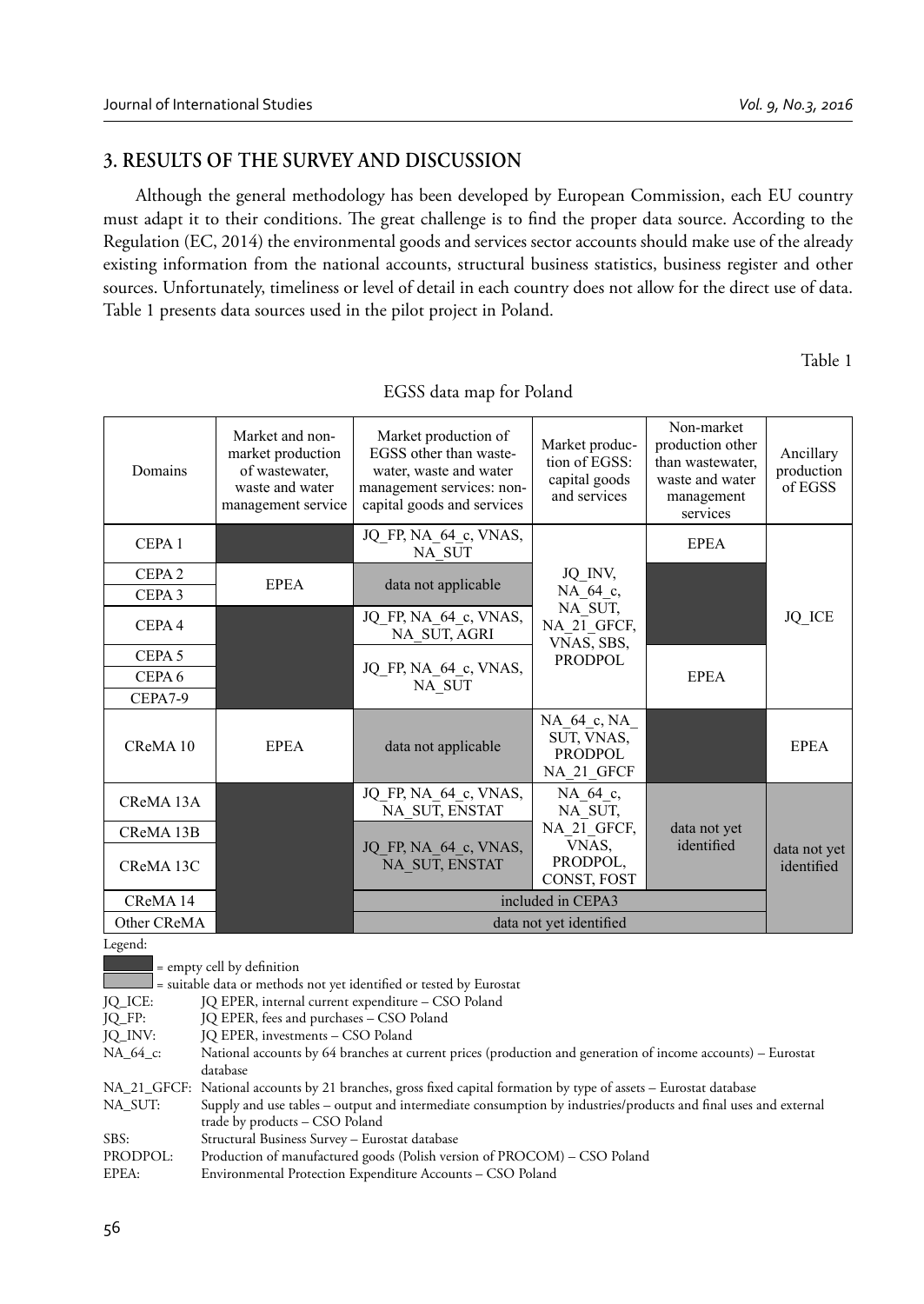| ENSTAT: | Energy statistics (energy statistics – production, capacities) – CSO Poland                                                |
|---------|----------------------------------------------------------------------------------------------------------------------------|
| AGRI:   | Agricultural statistics (land use, farm accountancy) – CSO Poland                                                          |
| VNAS:   | Various national sources                                                                                                   |
| EPE:    | Surveys of environmental protection and water management expenditures, current expenditure and investments -<br>CSO Poland |
| CONST:  | Construction statistics – CSO Poland                                                                                       |
| FOST:   | Forest statistics – CSO Poland                                                                                             |

Source: own elaboration on the basis of (Eurostat, 2014, p.36).

According to Eurostat methodology, we can distinguish two types of environmental products:

- 1. goods and services that are almost entirely (100%) environmental goods (e.g. wind turbines, waste collection services),
- 2. goods and services that are not entirely environmental and for which an EGSS share of less than 100% would apply (e.g. paper and paper products – from recycled paper, glass fibres – for insulation purposes, construction work for power plants – renewable power plants).

When in case of products entirely environmental, there were no problems with the identification of the output value. In case of other products, the key was to determine the percentage of products that are attributable to environmental protection and resource management. Various national sources (from table 1) were used: branch publications (e.g. *Window market in Poland 2012-2014. Forecast 2015-2016*), expert opinions and legal acts (e.g. the required level of recycling wood packaging in accordance with the Act of 13 June 2013 on packaging and packaging waste). In several cases, they failed to get the required information, but it seems that the material was not statistically significant, e.g. the value of the soundproofing barriers constructions or storage systems for biogas made from high-tech textiles.

Total output value of environmental goods and services sector (EGSS) in Poland in 2014 was equal to 83 573 mio PLN, which represented 4,6% of GDP. The highest values of EGSS output concerned market production  $-91,9%$ . The lowest share has the production for own final use (use of renewable energy) – fig. 1. In 28 EU countries in 2011 market output comprised 89,9%, non-market output 7,0%, but ancillary – 3,3% of total output.



**Figure 1. Structure of EGSS output**

Source: own elaboration on the basis of Eurostat Database.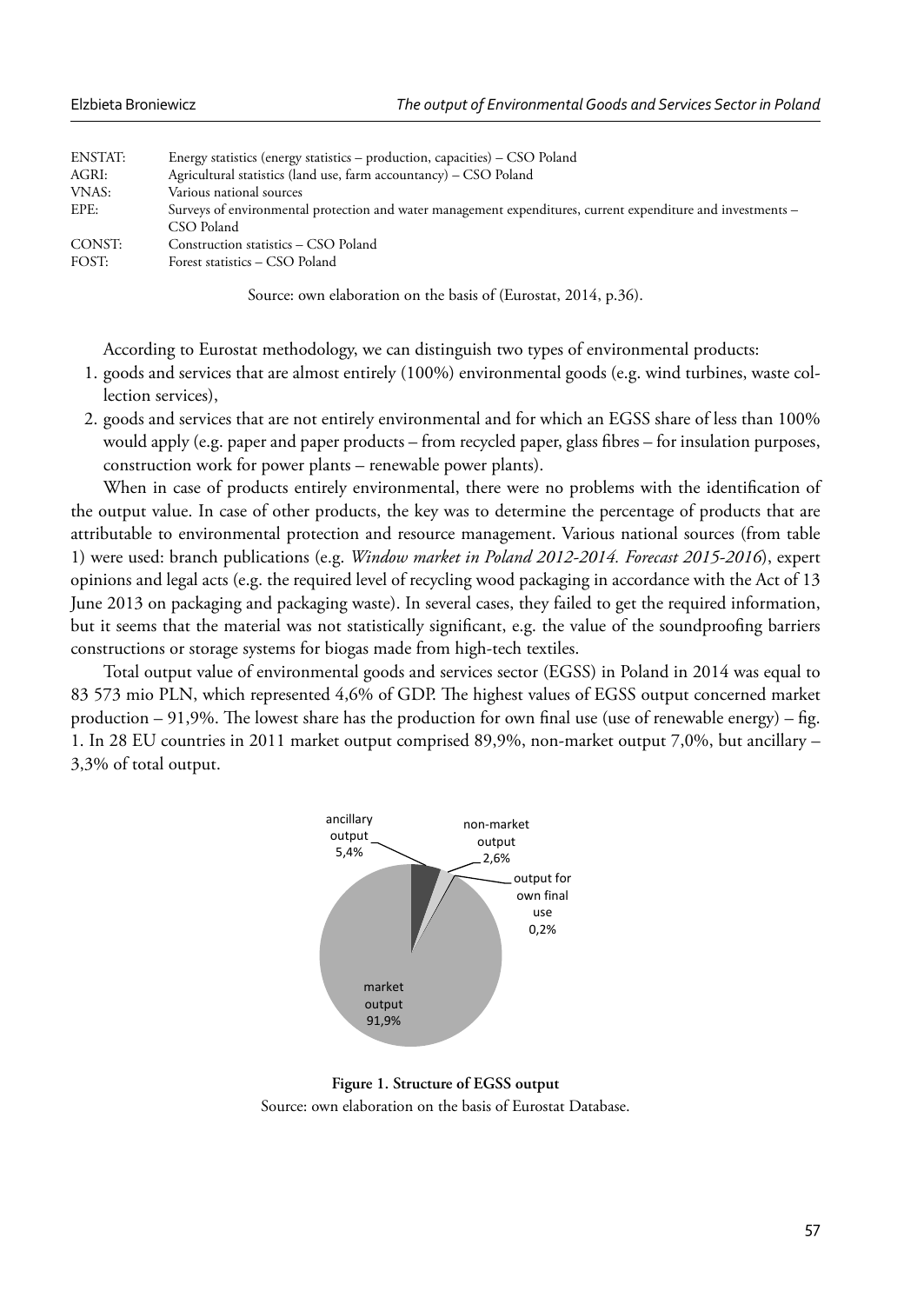Output of the EGSS can be compiled and cross-classified breaking down into environmental and economic activities. The survey results are shown below. In the tab. 2. one may break down EGSS output by environmental activities, in the tab. 3. it is broken down by industries. All these data in EGSS questionnaire are also cross-classified by environmental and economic activity.

Table 2

| Environmental activity                                                    | <b>TOTAL</b><br>Output, of<br>which: | ancillary<br>output  | non-<br>market<br>output | output<br>for own<br>final use | market<br>output, of<br>which: | services | products |
|---------------------------------------------------------------------------|--------------------------------------|----------------------|--------------------------|--------------------------------|--------------------------------|----------|----------|
| Protection of ambient air and climate                                     | 8070                                 | 1843                 | 50                       |                                | 6177                           | 608      | 5569     |
| Wastewater management                                                     | 10183                                | 707                  | 141                      |                                | 9335                           | 9057     | 278      |
| Waste management                                                          | 8797                                 | 419                  | 101                      | ۰                              | 8277                           | 7049     | 1228     |
| Protection and remediation of soil,<br>groundwater and surface water      | 6127                                 | 108                  | 656                      |                                | 5363                           | 436      | 4927     |
| Noise and vibration abatement                                             | 3249                                 | 14                   | 5                        | ÷                              | 3230                           | 35       | 3195     |
| Protection of biodiversity and<br>landscapes                              | 541                                  | 308                  | 111                      |                                | 122                            | 109      | 13       |
| Protection against radiation; Research<br>and development (R&D) and Other | 2886                                 | 385                  | 956                      |                                | 1545                           | 1380     | 165      |
| <b>Total CEPA</b>                                                         | 39853                                | 3784                 | 2020                     |                                | 34049                          | 18674    | 15375    |
| Management of water                                                       | 12901                                | 708                  | 116                      | $\blacksquare$                 | 12077                          | 9965     | 2112     |
| Management of fossil energy resources                                     | $\Omega$                             | $\Omega$             | $\Omega$                 | 0                              | 0                              | $\theta$ | $\Omega$ |
| Production of energy from renewable<br>sources                            | 14271                                | t                    | $\ddot{\cdot}$           | 159                            | 14112                          |          | 14112    |
| Heat/Energy saving and management                                         | 11037                                | ÷                    | ÷                        |                                | 11037                          | 920      | 10117    |
| Minimisation of the intake of fossil<br>resources as raw material         | 1754                                 | $\ddot{\phantom{a}}$ |                          |                                | 1754                           |          | 1754     |
| Management of minerals                                                    | 3760                                 | $\ddot{\phantom{0}}$ | $\ddot{\phantom{a}}$     | $\blacksquare$                 | 3760                           | ÷.       | 3760     |
| <b>Total CReMA</b>                                                        | 43722                                | 708                  | 116                      | 159                            | 42739                          | 10885    | 31854    |
| <b>TOTAL CEPA and CReMA</b>                                               | 83574                                | 4492                 | 2136                     | 159                            | 76787                          | 29559    | 47228    |

## Total EGSS output by environmental activity in Poland, 2014 [mio PLN]

Source: own elaboration on the basis of Eurostat Database.

The EGSS output in Poland in 2014 was mainly linked to activities of resources management (52,3%). Production of energy from renewable sources had the biggest share – 17,1% of total output and 18,4% of market output.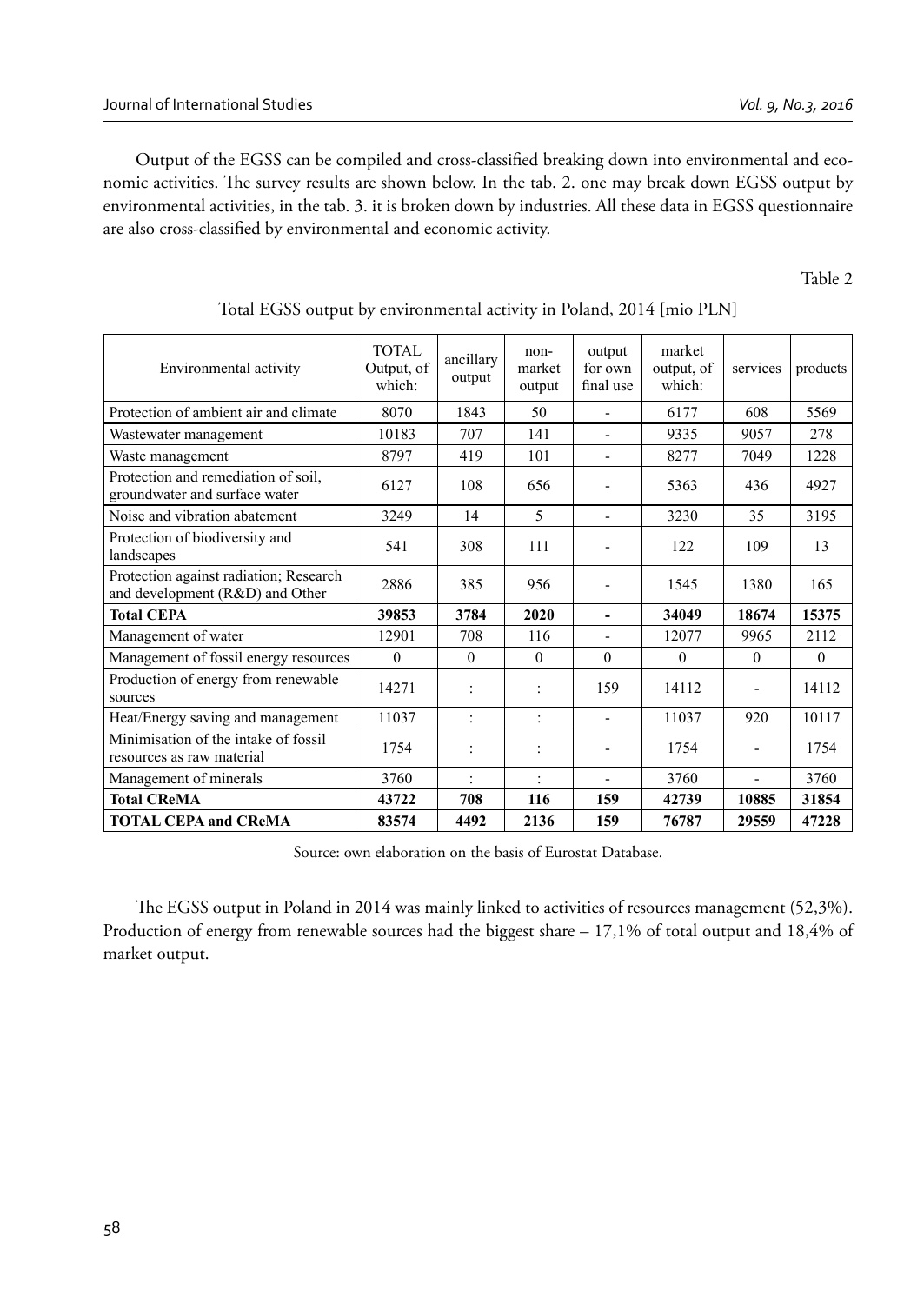Table 3

| Economic activity NACE                                                  | <b>Total CEPA</b> | Total<br><b>CReMA</b> | TOTAL |
|-------------------------------------------------------------------------|-------------------|-----------------------|-------|
| TOTAL                                                                   | 39853             | 43722                 | 83574 |
| A - Agriculture, forestry and fishing                                   | 4855              | 417                   | 5272  |
| B - Mining and quarrying                                                | 561               | 1369                  | 1930  |
| C - Manufacturing                                                       | 10579             | 18966                 | 29544 |
| D - Electricity, gas, steam and air conditioning supply                 | 1442              | 10526                 | 11968 |
| E - Water supply; sewerage, waste management and remediation activities | 16146             | 6578                  | 22724 |
| F - Construction                                                        | 1401              | 3732                  | 5133  |
| M - Professional, scientific and technical activities                   | 2366              | 2001                  | 4367  |
| O - Public administration and defence, compulsory social security       | 1751              | 116                   | 1867  |
| Other                                                                   | 752               | 17                    | 769   |

#### Total EGSS output by economic activity (NACE, Rev.2 (EC, 2008)) in Poland, 2014 [mio PLN]

Source: own elaboration on the basis of Eurostat Database.

The highest values of EGSS output presented above were in NACE C – Manufacturing. The share for these in total output value was at  $35,4\%$  (mainly NACE C2-23 – 10,3%, with production of high efficient windows). The lowest shares were in other economic activity<sup>1</sup> – 0,9% and the output in this type of economic activity concerns mainly ancillary production.

Distribution of the global output by environmental activity in some UE countries is shown in figure 2.



**Figure 2. Structure of total EGSS output by environmental activity in UE countries [%]** Source: own elaboration on the basis of Eurostat Database.

<sup>1</sup> NACE section G (Wholesale and retail trade; repair of motor vehicles and motorcycles), H (Transportation and storage), I (Accommodation and food service activities), J (Information and communication), K (Financial and insurance activities), L (Real estate activities), N (Administrative and support service activities), P (Education), Q (Human health and social work activities), R (Arts, entertainment and recreation), S (Other service activities), T (Activities of households as employers; u0ndifferentiated goodsand services-producing activities of households for own use) and U (Activities of extraterritorial organisations and bodies).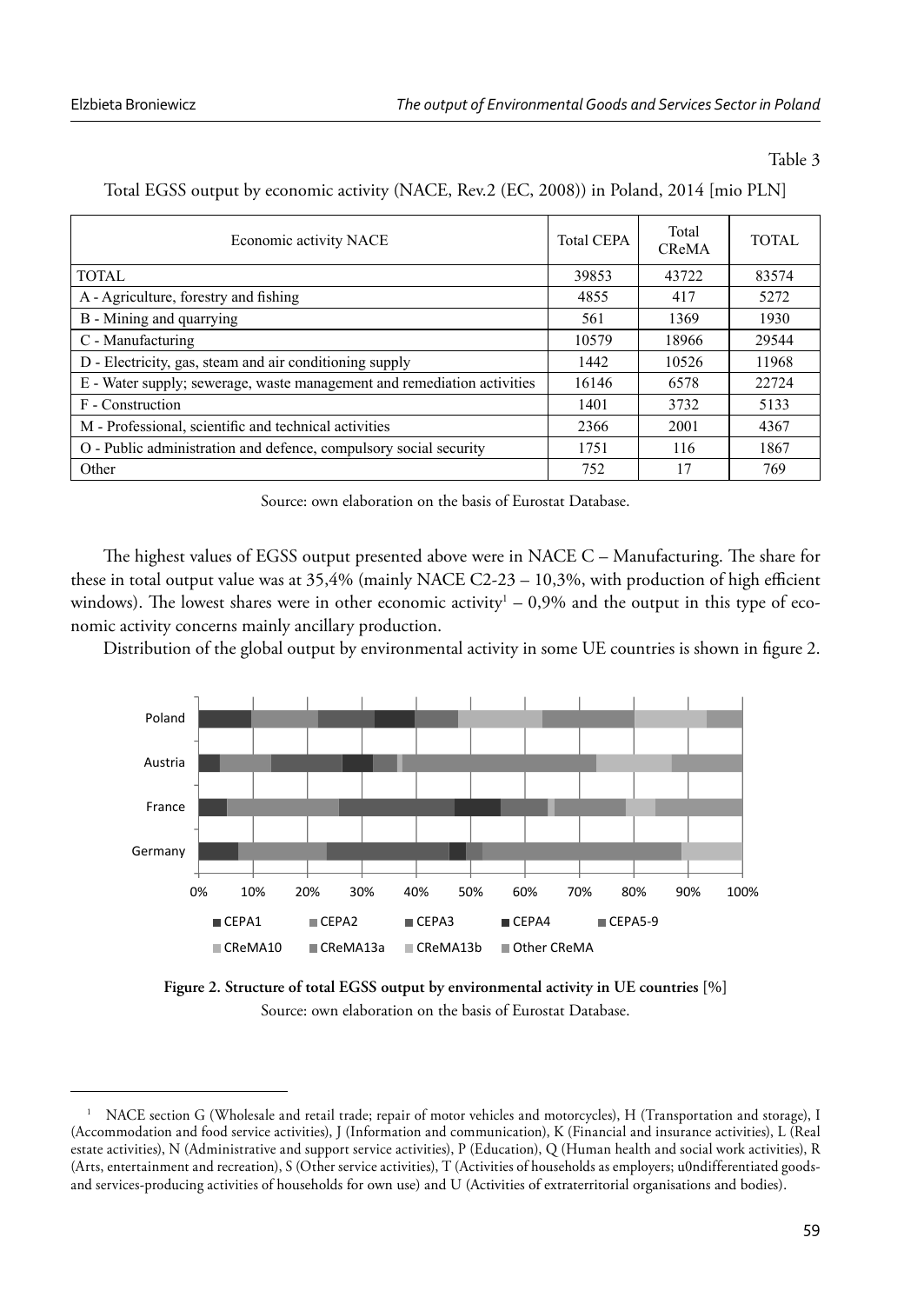It appears that in each country the main environmental activities are waste and wastewater management (from CEPA), and heat/energy saving and management, minimisation of the intake of fossil resources such as raw material (from CReMA).



**Figure 3. Structure of total EGSS output by economic activity in UE-28 and Poland [%]** Source: own elaboration on the basis of Eurostat Database.

Both in UE-28 and Poland, *Electricity, gas, steam and air conditioning supply* and *Water supply; sewerage, waste management and remediation activities* had the biggest share in total EGSS output. It is worth noting that this is rather a small share of global output – NACE F *Construction* in Poland – 6% versus 23% in UE-28. This may be due to the fact that a large part of construction services is carried out by small firms employing less than 10 people, which are not included in the statistical reporting. Unfortunately, there are no previous results of survey, so the comparison is not possible.

Development of the methodology for compiling data on the EGSS output in Poland is the first step to systematic actions in this regard. The output of the EGSS in the European Union in 2004-2013 has more than doubled. All kinds of activities could be observed growth (Figure 4).